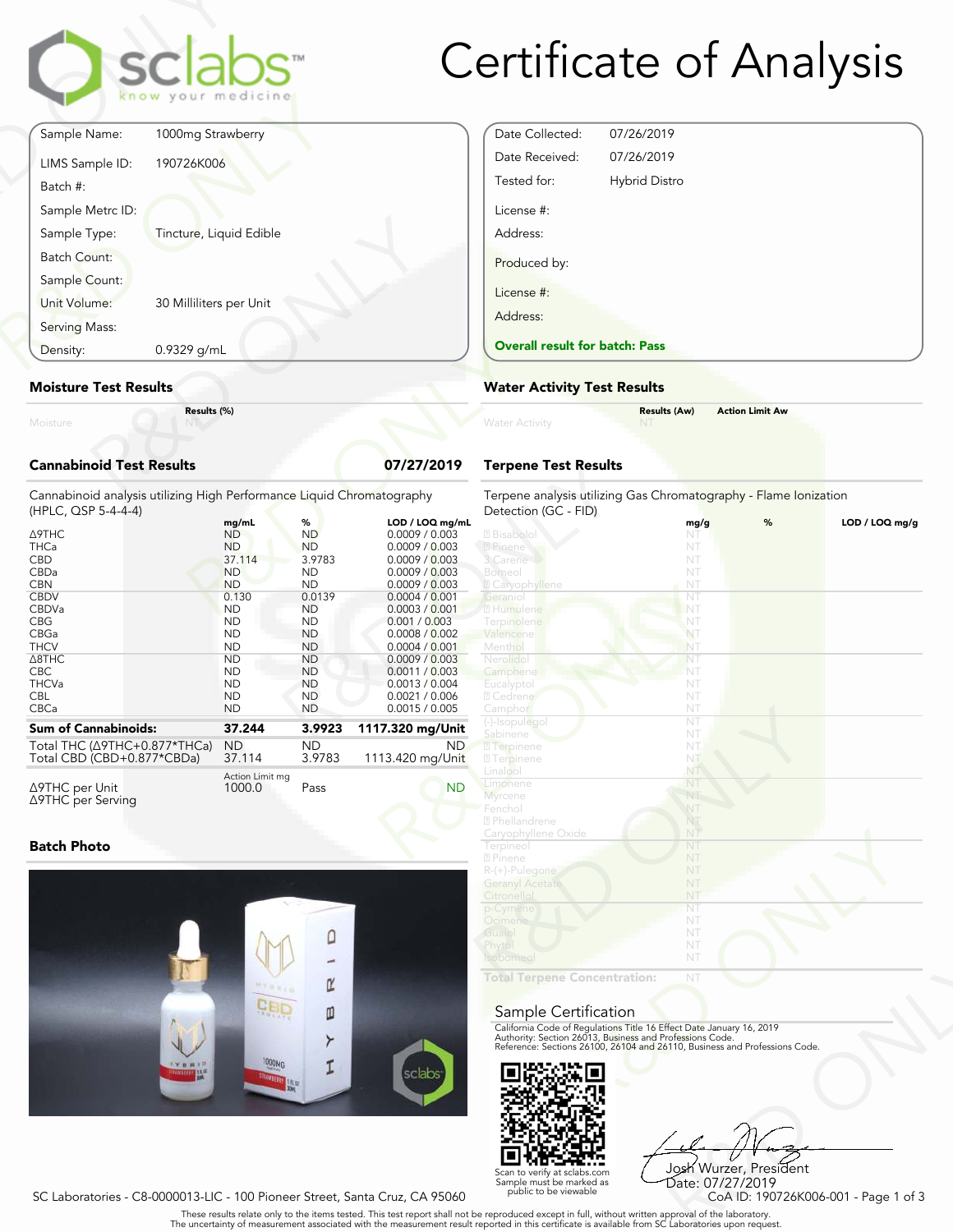

### Certificate of Analysis

Date Collected: 07/26/2019 Date Received: 07/26/2019 Tested for: Hybrid Distro

Overall result for batch: Pass

License #: Address:

Produced by:

License #: Address:

| Sample Name:<br>190726K006<br>LIMS Sample ID: | 1000mg Strawberry       |
|-----------------------------------------------|-------------------------|
|                                               |                         |
|                                               |                         |
| Batch #:                                      |                         |
| Sample Metrc ID:                              |                         |
| Sample Type:                                  | Tincture, Liquid Edible |
| <b>Batch Count:</b>                           |                         |
| Sample Count:                                 |                         |
| Unit Volume:                                  | 30 Milliliters per Unit |
| Serving Mass:                                 |                         |
| 0.9329 g/mL<br>Density:                       |                         |

#### Pesticide Test Results

| Density:                                                                                       | 0.9329 g/mL                                                                                                           | <b>Overall result for batc</b>                                                                          |
|------------------------------------------------------------------------------------------------|-----------------------------------------------------------------------------------------------------------------------|---------------------------------------------------------------------------------------------------------|
| <b>Pesticide Test Results</b>                                                                  |                                                                                                                       | <b>Pesticide Test Results</b>                                                                           |
|                                                                                                | Pesticide, Fungicide and plant growth regulator analysis utilizing<br>HPLC-Mass Spectrometry and GC-Mass Spectrometry | Pesticide, Fungicide and<br><b>HPLC-Mass Spectrometry</b>                                               |
| Abamectin<br>Acephate<br>Acequinocyl<br>Acetamiprid<br>Azoxystrobin<br>Bifenazate              | Action Limit µg/g<br>Results (µg/g)<br>NT<br>NT<br>NT<br>NT<br>NT<br>NT                                               | $LOD / LOQ \mu g/g$<br>Aldicarb<br>Carbofuran<br>Chlordane<br>Chlorfenapyr<br>Chlorpyritos<br>Coumaphos |
| Bifenthrin<br><b>Boscalid</b><br>Captan<br>Carbaryl                                            | NT<br>NT<br>NT<br>NT                                                                                                  | Daminozide<br>DDVP (Dichlorvos)<br><b>Dimethoate</b><br>Ethoprop(hos)                                   |
| Chlorantraniliprole<br>Clofentezine<br>Cyfluthrin<br>Cypermethrin<br>Diazinon                  | NT<br>NT<br>NT<br>NT<br>NT                                                                                            | Etofenprox<br>Fenoxycarb<br>Fipronil<br>Imazalil<br>Methiocarb                                          |
| Dimethomorph<br>Etoxazole<br>Fenhexamid<br>Fenpyroximate                                       | NT<br>NT<br>NT<br>NT                                                                                                  | Methyl parathion<br>Mevinphos<br>Paclobutrazo<br>Propoxur                                               |
| Flonicamid<br>Fludioxonil<br>Hexythiazox<br>Imidacloprid                                       | NT<br>NT<br>NT<br>NT                                                                                                  | Spiroxamine<br>Thiacloprid                                                                              |
| Kresoxim-methyl<br>Malathion                                                                   | NT<br>NT<br>NT                                                                                                        | <b>Heavy Metal Test Res</b>                                                                             |
| Metalaxyl<br>Methomyl<br>Myclobutanil<br>Naled                                                 | NT<br>NT<br>NT<br>NT                                                                                                  | Heavy metal analysis utiliz<br>Spectrometry (ICP-MS)<br>Cadmium                                         |
| Oxamyl<br>Pentachloronitrobenzene<br>Permethrin<br>Phosmet<br>Piperonylbutoxide<br>Prallethrin | NT<br>NT<br>NT<br>NT<br>NT                                                                                            | Lead<br>Arsenic<br>Mercury                                                                              |
| Propiconazole<br>Pyrethrins<br>Pyridaben<br>Spinetoram                                         | NT<br>NT<br>NT<br>NT                                                                                                  |                                                                                                         |
| Spinosad<br>Spiromesifen<br>Spirotetramat<br>Tebuconazole<br>Thiamethoxam                      | NT<br>NT<br>NT<br>NT<br>NT                                                                                            |                                                                                                         |
| Trifloxystrobin                                                                                | NT                                                                                                                    |                                                                                                         |

#### Mycotoxin Test Results

Mycotoxin analysis utilizing HPLC-Mass Spectrometry Results (μg/kg) Action Limit μg/kg LOD / LOQ μg/kg NT



R&D ONLY Josh Wurzer, President Date: 07/27/2019

SC Laboratories - C8-0000013-LIC - 100 Pioneer Street, Santa Cruz, CA 95060

. These results relate only to the items tested. This test report shall not be reproduced except in full, without written approval of the laboratory.<br>The uncertainty of measurement associated with the measurement result re

Scan to verify at sclabs.com Sample must be marked as public to be viewable

| $LOD / LOQ \mu g/g$ | HPLC-Mass Spectrometry and GC-Mass Spectrometry                | Results $(\mu g/g)$ | Action Limit µg/g | LOD / LOQ µg/g      |
|---------------------|----------------------------------------------------------------|---------------------|-------------------|---------------------|
|                     | Aldicarb                                                       | NT                  |                   |                     |
|                     | Carbofuran                                                     | NT                  |                   |                     |
|                     | Chlordane                                                      | NT                  |                   |                     |
|                     | Chlorfenapyr                                                   | NT                  |                   |                     |
|                     | Chlorpyrifos                                                   | NT                  |                   |                     |
|                     | Coumaphos                                                      | NT                  |                   |                     |
|                     | <b>Daminozide</b>                                              | NT                  |                   |                     |
|                     | <b>DDVP</b> (Dichlorvos)                                       | NT                  |                   |                     |
|                     | <b>Dimethoate</b>                                              | NT                  |                   |                     |
|                     | Ethoprop(hos)                                                  | NT                  |                   |                     |
|                     | Etofenprox                                                     | NT                  |                   |                     |
|                     | Fenoxycarb                                                     | NT                  |                   |                     |
|                     | Fipronil                                                       | NT                  |                   |                     |
|                     | Imazalil                                                       | NT                  |                   |                     |
|                     | Methiocarb                                                     | NT                  |                   |                     |
|                     | Methyl parathion                                               | NT                  |                   |                     |
|                     | Mevinphos                                                      | NT                  |                   |                     |
|                     | Paclobutrazol                                                  | NT                  |                   |                     |
|                     | Propoxur                                                       | NT                  |                   |                     |
|                     | Spiroxamine                                                    | NT                  |                   |                     |
|                     | Thiacloprid                                                    | NT                  |                   |                     |
|                     | <b>Heavy Metal Test Results</b>                                |                     |                   |                     |
|                     | Heavy metal analysis utilizing Inductively Coupled Plasma Mass |                     |                   |                     |
|                     | Spectrometry (ICP-MS)                                          |                     |                   |                     |
|                     |                                                                | Results (µg/g)      | Action Limit µg/g | $LOD / LOQ \mu g/g$ |
|                     | Cadmium                                                        |                     |                   |                     |
|                     | Lead                                                           | NT                  |                   |                     |
|                     | Arsenic                                                        |                     |                   |                     |
|                     | Mercury                                                        | NT                  |                   |                     |

#### Heavy Metal Test Results

Pesticide, Fungicide and plant growth regulator analysis utilizing

| Spectrometry (ICP-MS)                 | Heavy metal analysis utilizing Inductively Coupled Plasma Mass                                                                                                                                                 |                     |
|---------------------------------------|----------------------------------------------------------------------------------------------------------------------------------------------------------------------------------------------------------------|---------------------|
|                                       | Results (µg/g)<br>Action Limit µg/g                                                                                                                                                                            | LOD / LOQ $\mu$ g/g |
| Cadmium<br>Lead<br>Arsenic<br>Mercury | NT                                                                                                                                                                                                             |                     |
| Sample Certification                  |                                                                                                                                                                                                                |                     |
|                                       | California Code of Regulations Title 16 Effect Date January 16, 2019<br>Authority: Section 26013, Business and Professions Code.<br>Reference: Sections 26100, 26104 and 26110, Business and Professions Code. |                     |
|                                       |                                                                                                                                                                                                                |                     |